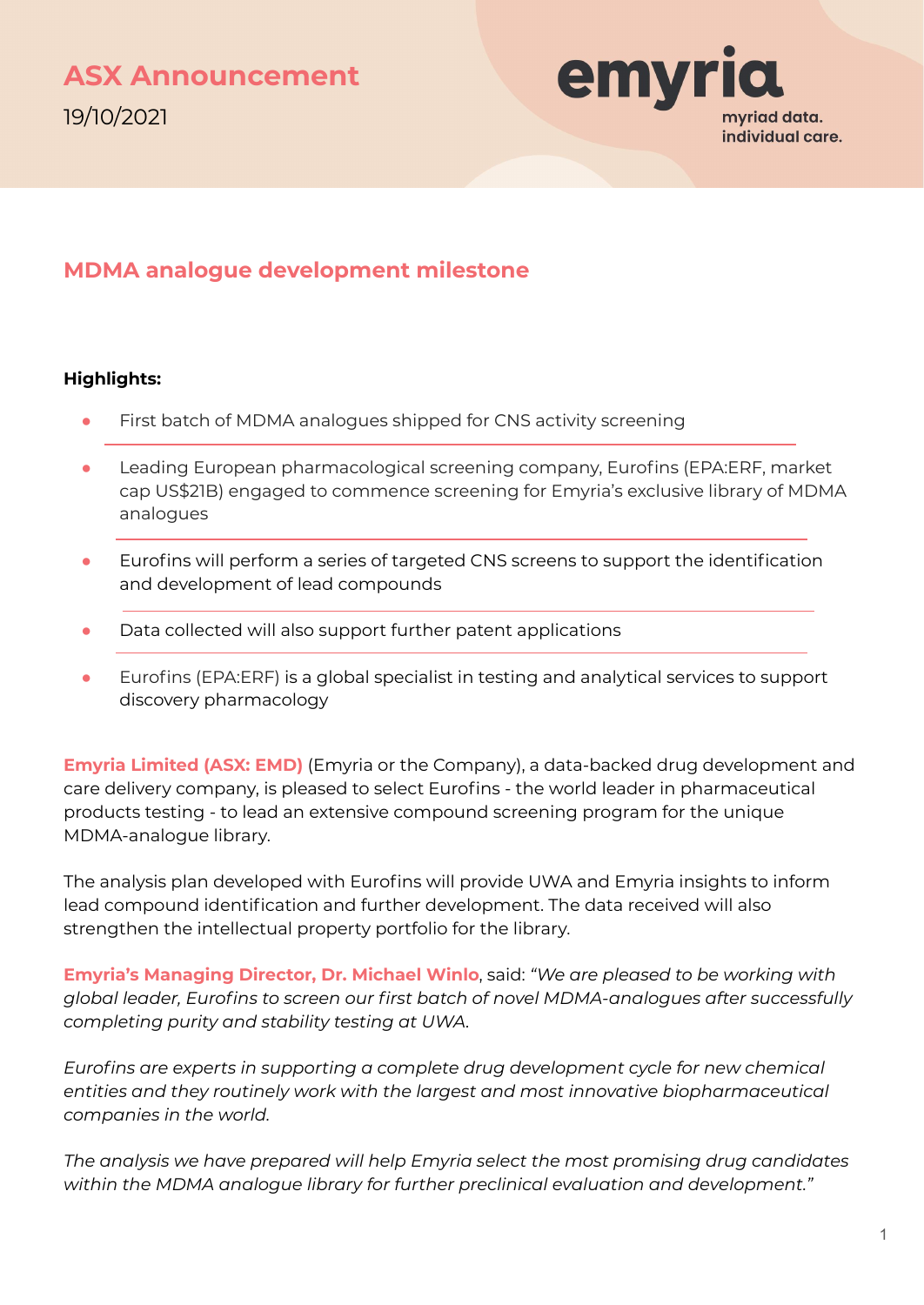# emyria

#### **The MDMA analogy library**

Emyria recently secured exclusive rights to a library of more than 100 novel MDMA analogues from the University of Western Australia creating a unique drug-discovery pipeline. *(See ASX announcement 05 Aug 2021)*

The library of compounds has been compiled by the highly regarded research group led by medicinal chemist, Dr. Matt Piggott, who has been working with MDMA analogues, and exploring their therapeutic potential, for more than 10 years

Emyria aims to screen and expand the existing library in order to identify families of patentable compounds with the greatest promise as new psychedelic-assisted therapies and treatments for other neurological disorders

Alongside screening, Emyria is leading a global patent strategy, already underway, as well as further clinical development and commercialisation of this unexplored research space.

The program has the potential to result in the commercialisation of multiple, novel, CNS-active compounds to help treat patients with major unmet needs.

This announcement has been approved and authorised for release by the Board of Emyria Limited.

For further information:

| Dr. Michael Winlo        | Lexi O'Halloran                                              | <b>Andrew Williams</b> |
|--------------------------|--------------------------------------------------------------|------------------------|
| <b>Managing Director</b> | <b>Media/Investor Relations</b>                              | <b>Media Relations</b> |
| 1300 436 363             | + 61 (0) 404 577 076                                         | +61 (0) 412 614 125    |
| mwinlo@emvria.com        | lexi@janemorganmanagement.com.au andreww@profilemedia.com.au |                        |

#### **About Emyria (www.emyria.com)**

Emyria Limited is a data-backed clinical drug development and care delivery company focused on accelerating treatment development and improving patient care.

**Emyria's Treatments** target unmet needs and are focused on obtaining approval from major global regulators. Emyria's drug development programs are informed by insights generated from extensive analysis of **Emyria Data** - deep, ethically-sourced clinical evidence that is gathered with patients across Emyria's independent clinical services (**Emerald Clinics** - [www.emeraldclinics.com.au](http://www.emeraldclinics.com.au/))

**Emyria Data** provides deep treatment insights and is therefore a source of unique IP, strategically designed drug development and personalised care programs.